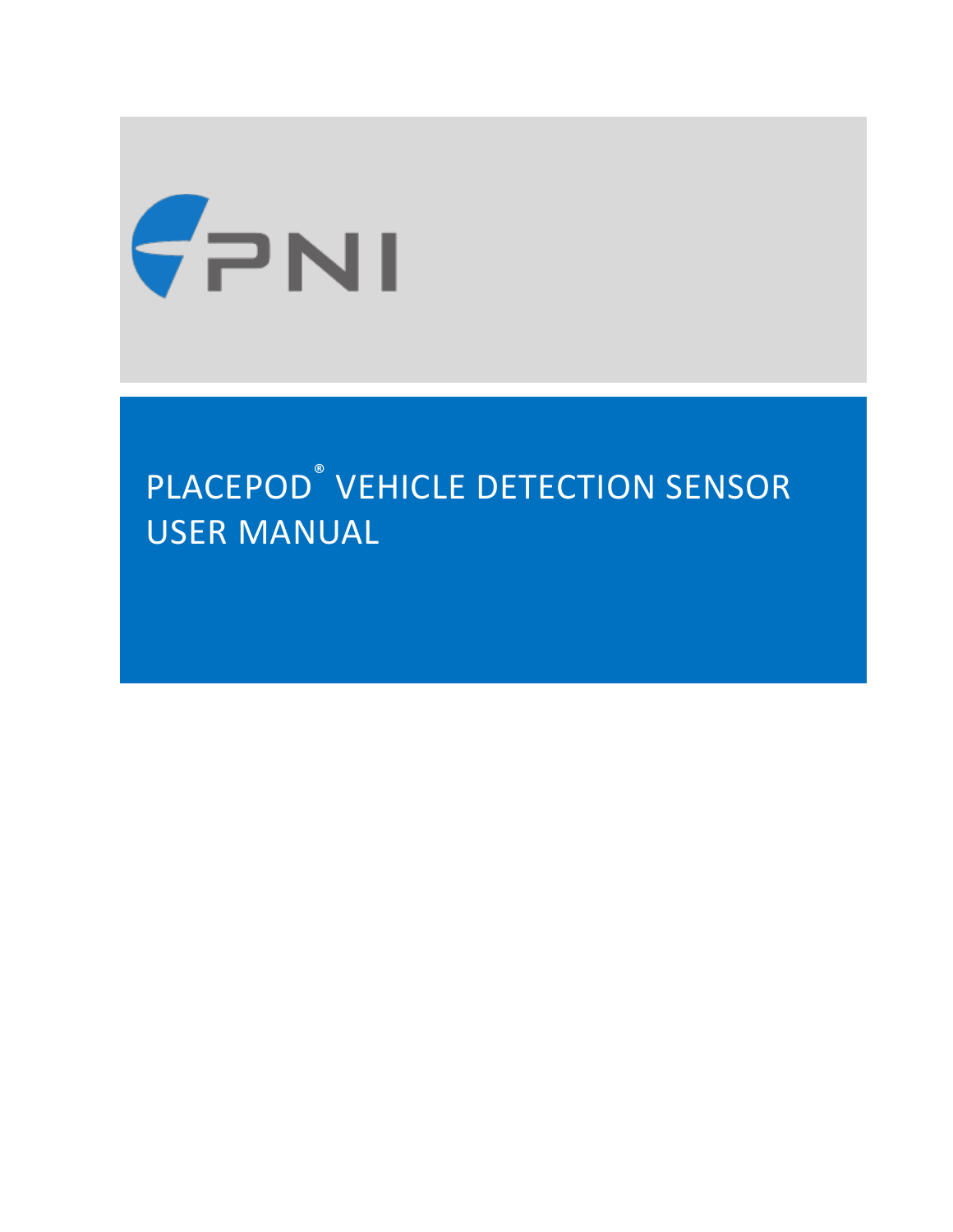

# **PlacePod® Vehicle Detection Sensor**



PlacePod is an in-ground or surface-mounted vehicle detection sensor that communicates with a LoRa gateway to provide real-time parking data. It provides accurate vehicle detection in parking spaces, up to 7 years of battery life, and is stable over temperature fluctuations, even in harsh environments.



**Figure 1-1: PNI Parking Solution Overview**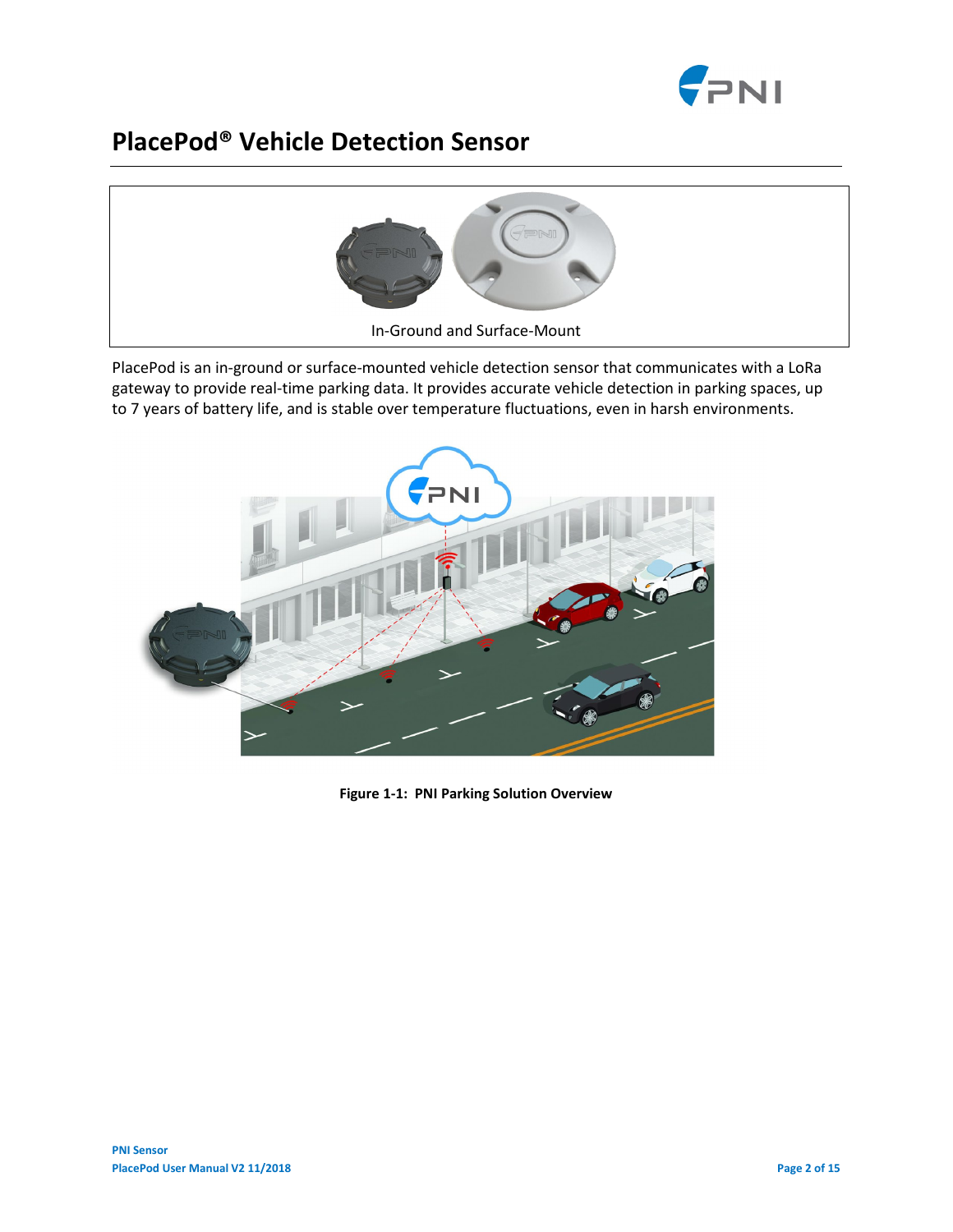

# **Key Features & Benefits**

- Includes the industry's most accurate magnetic sensing system for vehicle detection with the combination of PNI's high-performance magnetic sensor and vehicle detection algorithms that accurately detect the presence or absence of a car in a parking space.
- Includes a built-in LoRa radio that communicates to a gateway with complete LPWAN compatibility.
- Sensors and algorithms are finely tuned for ultra-low power consumption, providing continuous vehicle detection without missing a parking event.
- Capability for wireless configuration and software updates using Bluetooth Low Energy (BLE) via PNI's mobile iOS application.
- PNI's Parking Management Application provides a software service for managing and monitoring all parking resources and data. The application is also available for testing and proof of concept purposes.
- PlacePod specifications are located in Appendix II.

## **Applications**

- Smart Parking Management, Enforcement, Reporting
- Parking Guidance
- Smart City
- Commercial Real Estate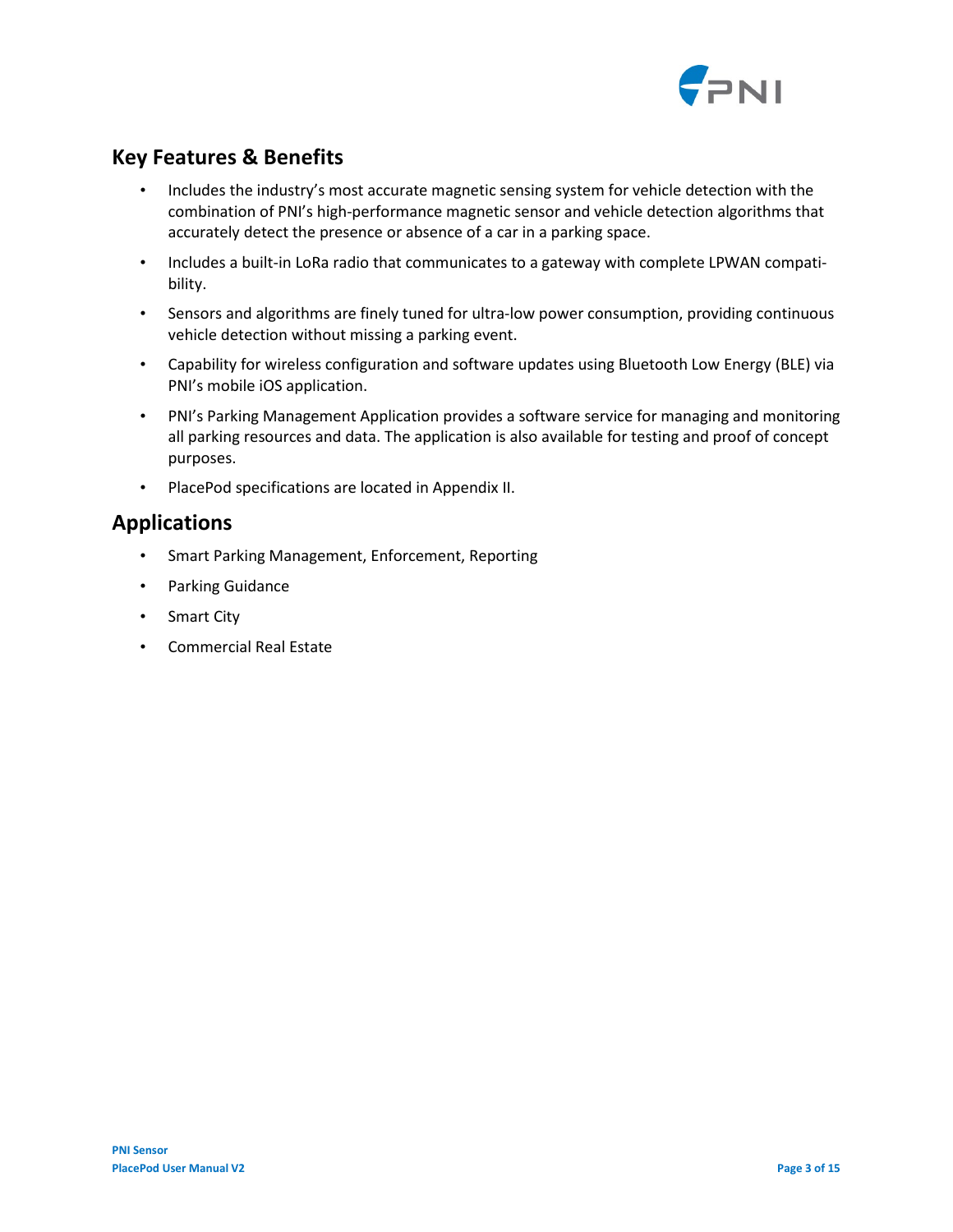

## **TABLE OF CONTENTS**

| 1                       |               |  |  |  |  |
|-------------------------|---------------|--|--|--|--|
| $\overline{2}$          |               |  |  |  |  |
|                         | 2.1           |  |  |  |  |
|                         | 2.2           |  |  |  |  |
|                         | 2.3           |  |  |  |  |
|                         | 2.4           |  |  |  |  |
|                         | 2.5           |  |  |  |  |
| $\overline{\mathbf{3}}$ |               |  |  |  |  |
|                         | 3.1           |  |  |  |  |
|                         | 3.2           |  |  |  |  |
|                         | 3.3           |  |  |  |  |
|                         | 3.4           |  |  |  |  |
|                         | 3.5           |  |  |  |  |
|                         | 3.6           |  |  |  |  |
| 4                       |               |  |  |  |  |
|                         | 4.1           |  |  |  |  |
|                         | $4.2^{\circ}$ |  |  |  |  |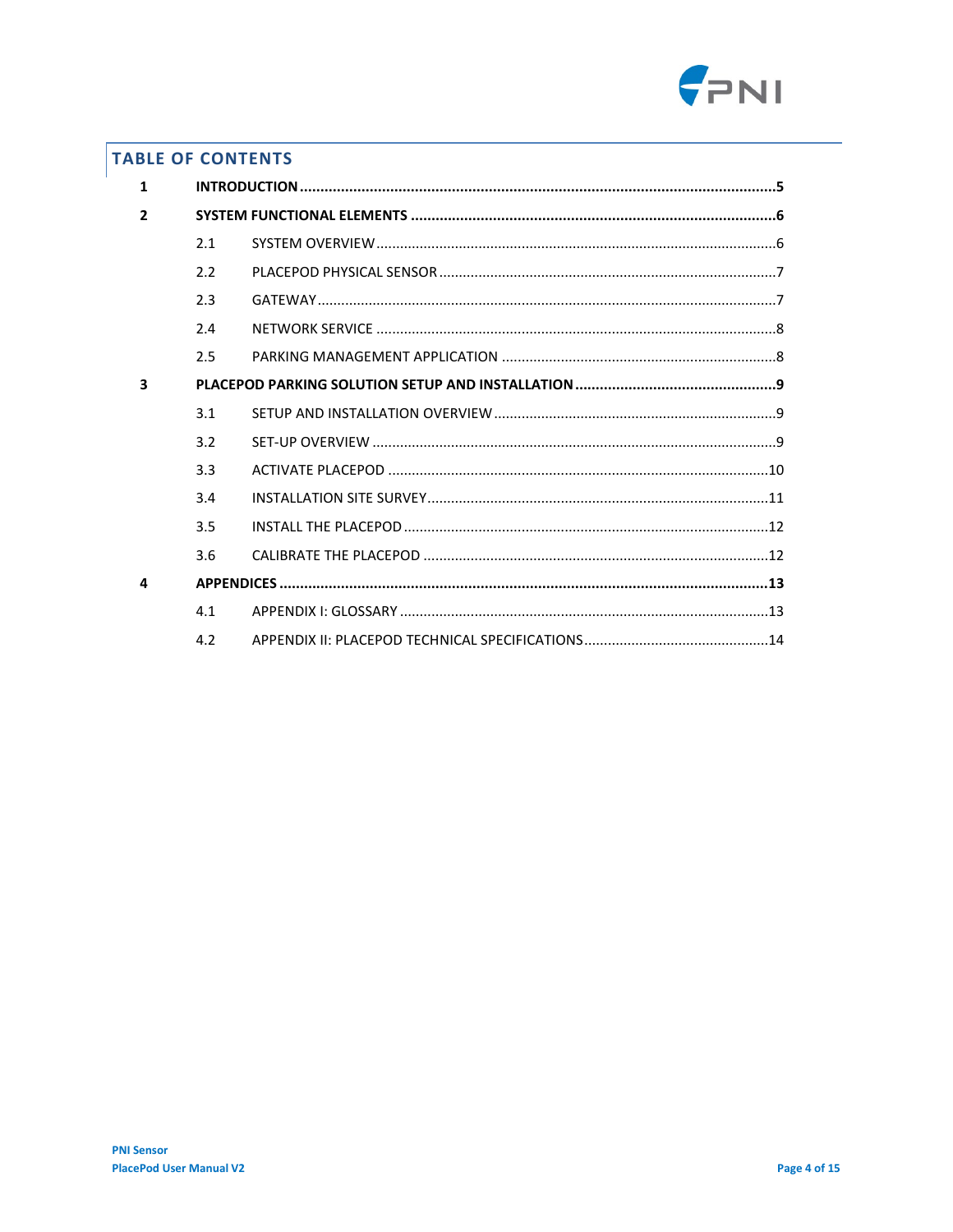

#### <span id="page-4-0"></span>1 **INTRODUCTION**

This guide is designed to support the PlacePod device. For questions relating to other elements of a Parking Management system, please contact the provider.

The PlacePod User Manual is divided into three sections:

#### • **System Functional Elements**

PNI's PlacePod sensor is one component of a parking management system. The System Functional Elements section describes the system components and preliminary decisions that must be made to enable a smooth implementation.

#### • **Setup and Installation**

The Setup and Installation section provides a setup and installation overview for the PlacePod sensor and references to additional materials that will assist with this process.

#### • **Appendices: Additional Information**

The Appendices provide additional information such as a glossary and detailed technical specifications.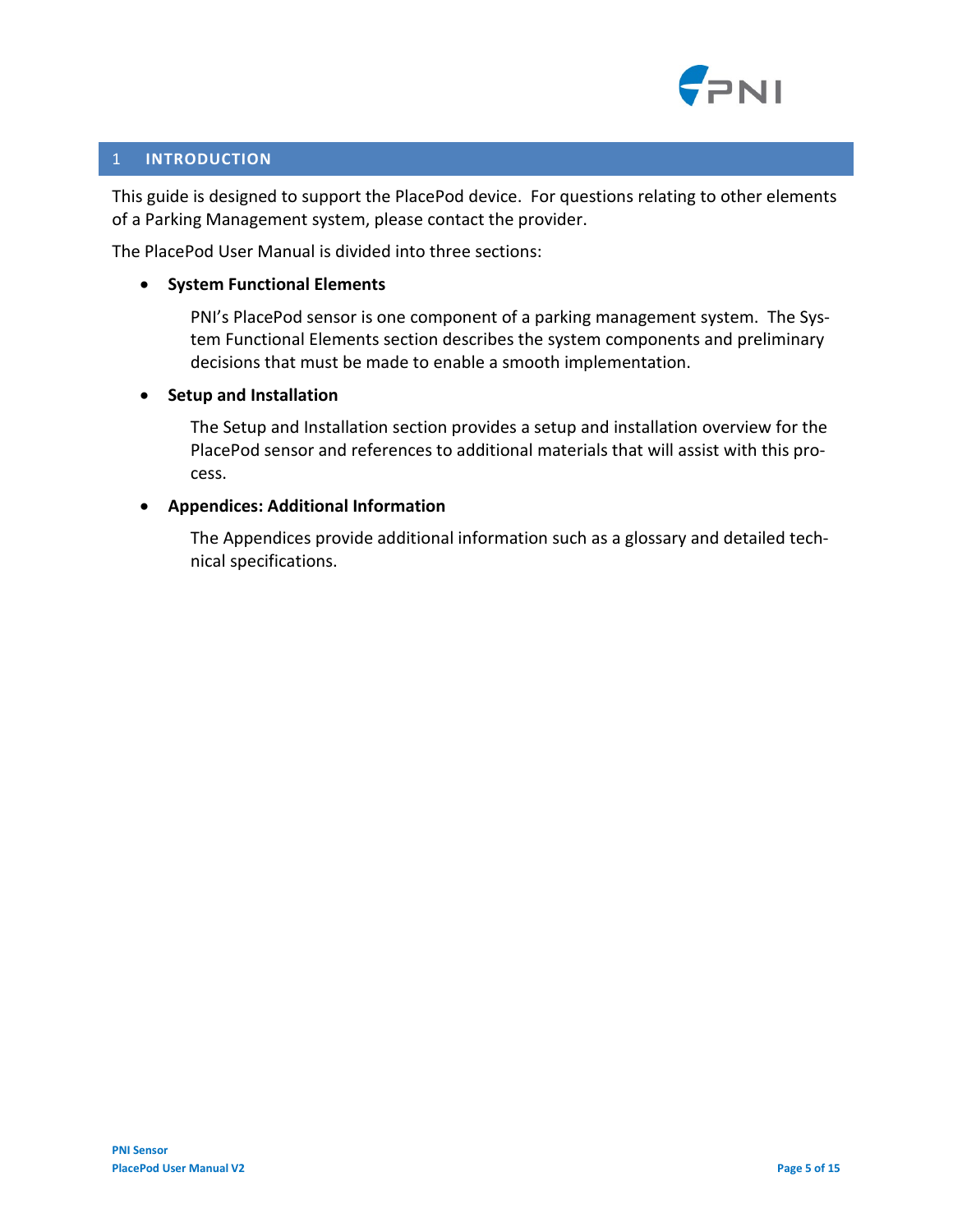

#### <span id="page-5-0"></span>2 **SYSTEM FUNCTIONAL ELEMENTS**

#### <span id="page-5-1"></span>**2.1 SYSTEM OVERVIEW**

The diagram below shows the primary elements of the PlacePod system architecture. A brief description of these functional elements follows.



#### **Figure 2-1: PNI Parking Solution - Functional Elements**

- **PlacePod Sensor – The PlacePod sensor** is a LPWAN-compatible vehicle detection device. It is built with PNI's high-performance magnetic sensor and vehicle detection algorithms that accurately detect the presence or absence of a vehicle in a parking space. Each sensor has a unique ID for easy provisioning, tracking and management.
- **Gateways –** Each PlacePod device communicates to the gateways set up to receive their signals. The gateways collect the signals from the PlacePod devices and send the information on to the Network Service. The number of gateways required depends upon the size and environment of the parking areas covered by the parking system.
- **Network Service –** The Network Service collects the signals from the gateways and communicates this data to the Parking Application. The choice of provider for the Network Service is a key integration decision determined by the scope of the project.
- **Parking Application -** A Parking Application is a dashboard for visualizing and managing parking data, including installation and verification, diagnostics, monitoring, and reporting. The choice of a Parking Application will determine the customer's user experience and can be part of a stand-alone service or larger Smart City applications. Customers can use PNI's parking application, or a third-party application, to manage their parking data.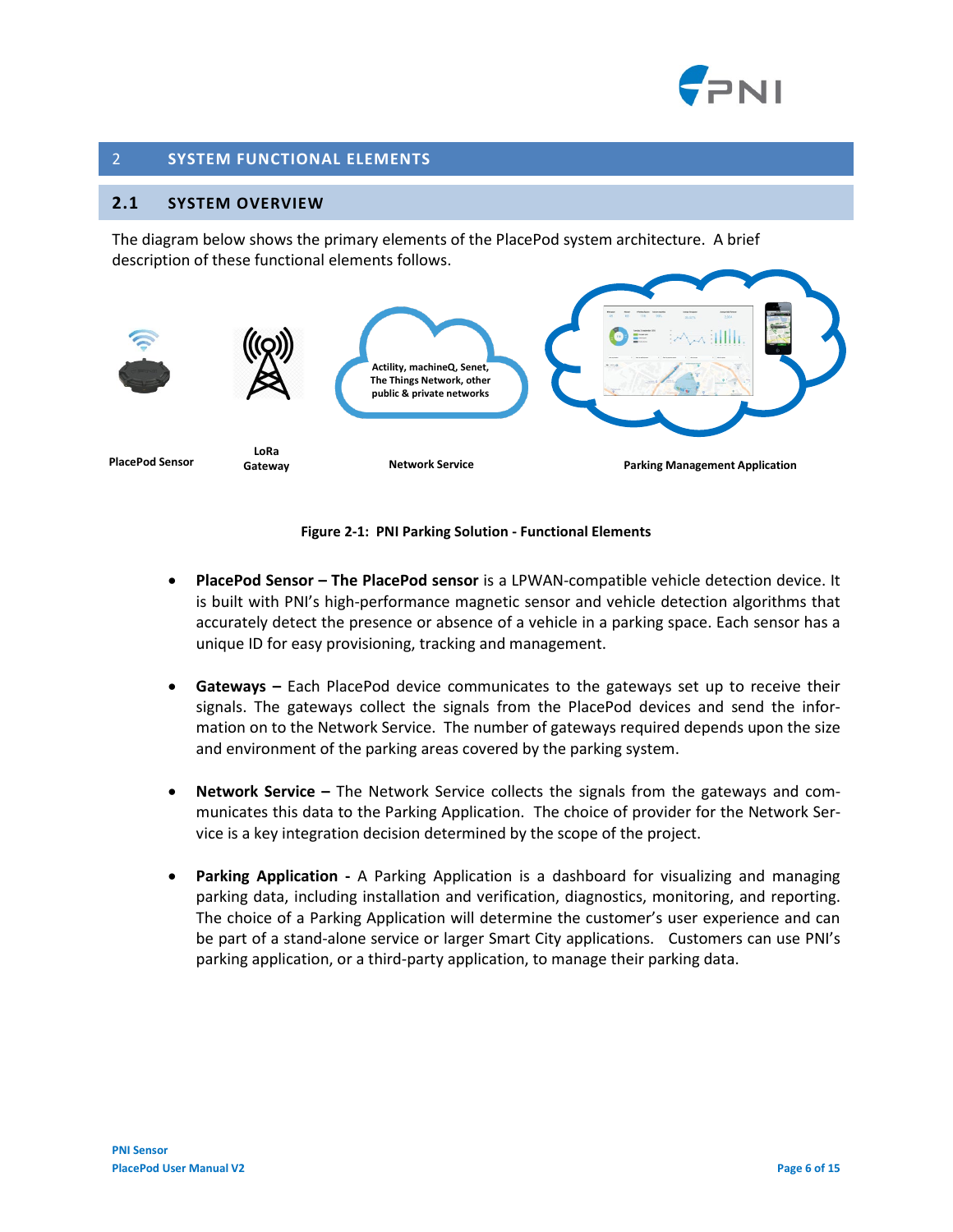

#### <span id="page-6-0"></span>**2.2 PLACEPOD PHYSICAL SENSOR**

The physical sensor detects vehicle presence using the combination of PNI's high-performance magnetic sensor and vehicle detection algorithms to determine the presence or absence of a car in a parking space.

Two decision factors determine which PlacePod product is optimal for a particular installation:

#### 1) **In-Ground or Surface Mount:**

Generally, the in-ground model should be the default since placing the PlacePod just below the parking surface provides the most durable installation. However, in certain circumstances, such as in parking garages or other applications where there is limited ability to excavate the parking surface, the surface-mount model is recommended.



**Figure 2-2: PlacePod vehicle detection sensor models**

#### 2) **LoRa Communications Bandwidth:**

The PlacePod communicates with the gateway over several LoRa bandwidths – 915 MHz, 868 MHz, or 923 MHz. The applicable bandwidth is determined by regional communications regulations. For example, in the United States 915 MHz is used, while in Europe 868 MHz is the default. Additional regional frequencies will be supported.

#### **Product Ordering Information**

| <b>LoRa RF Band</b> | Part #                                              |
|---------------------|-----------------------------------------------------|
| <b>US 915 MHz</b>   | VS-NA915LR (in-ground); VSS-NA915LR (surface-mount) |
| <b>EU 868 MHz</b>   | VS-EU868LR (in-ground); VSS-EU868LR (surface-mount) |
| <b>AU 915 MHz</b>   | VS-AU915LR (in-ground); VSS-AU915LR (surface-mount) |
| AS 923 MHz          | VS-AS923LR (in-ground); VSS-AS923LR (surface-mount) |

#### <span id="page-6-1"></span>**2.3 GATEWAY**

PlacePod supports gateways that use the LoRaWAN™ specification for wireless communication. Note that this manual describes the functional components in a linear manner – PlacePod to Gateway to Network Service to Parking Application. However, the network service is generally chosen before the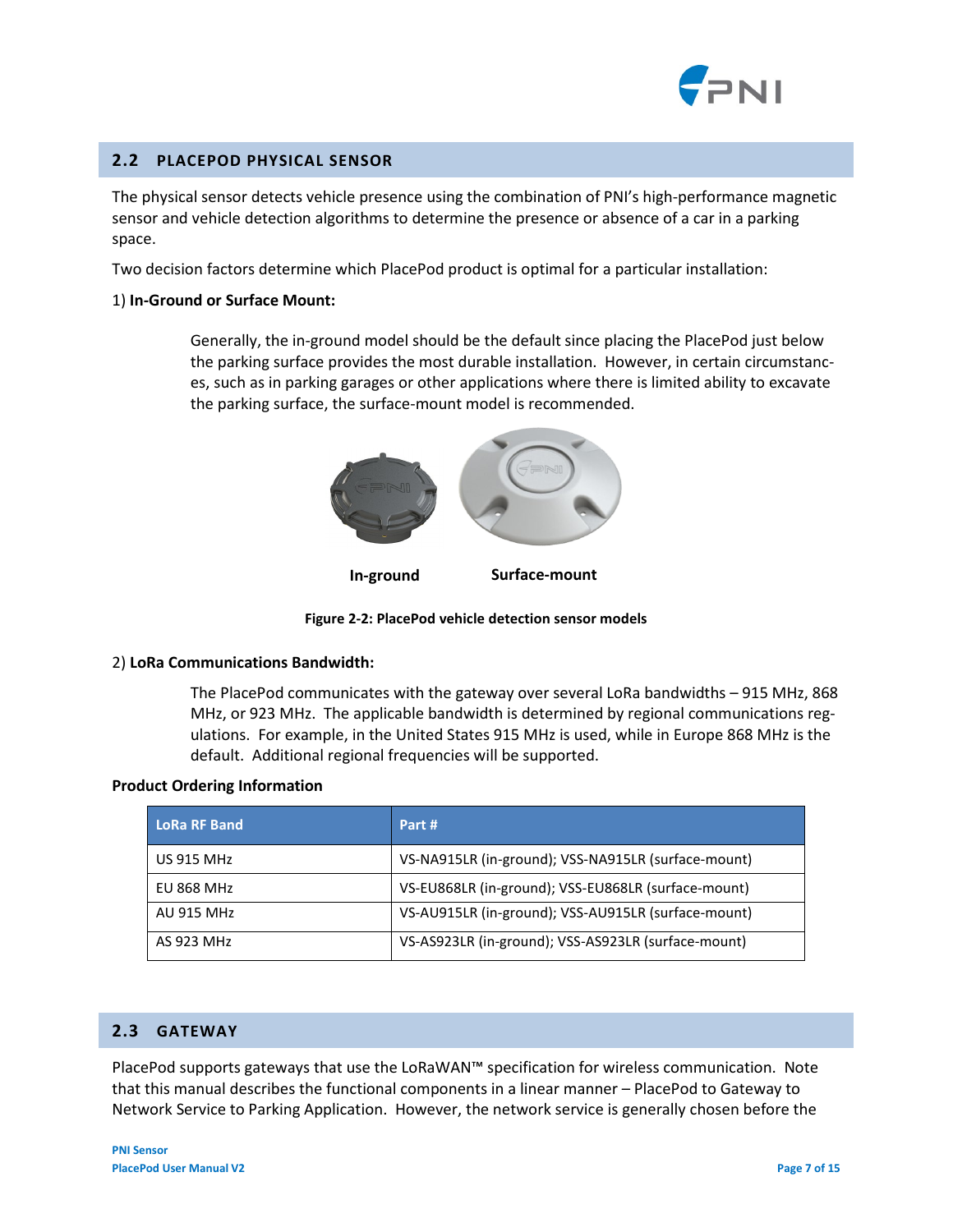

gateway since many network providers offer bundled services that allow for smoother implementation. Once a network service has been selected, talk to the network provider regarding the bundled services they may offer.

The two decisions related to gateway deployment are: 1) choosing the desired gateway features, and 2) determining the number of gateways required based on coverage area and number of PlacePods deployed on the network.

PNI strongly recommends that the customer conduct a pre-installation site survey in order to determine the number of gateways required for reliable network performance. The number of gateways needed depends on the signal strength (RSSI) and the noise level (SNR) of PlacePods in each parking space. Factors affecting the number of gateways required include location of gateways, density of gateways, nearby buildings and obstructions, antenna size, and choice of manufacturer. The same parking space may have RSSI variation of 10 to 15dB when a car is present or when the space is vacant. PNI recommends testing for a -90dBm RSSI without a car in the space as the baseline for gateway setup. For small parking projects, a minimum of two gateways are recommended as redundancy protection. Generally, more gateways translate to better coverage. Deploying too few gateways will affect the network reliability due to weak signal strength at the gateways and a lack of redundancy.

Gateways can be ordered from many LoRa gateway manufacturers, such as Multitech, Cisco, Tektelic, Kerlink, The Things Network, and others.

#### <span id="page-7-0"></span>**2.4 NETWORK SERVICE**

The Network Service uses remote servers to collect PlacePod sensor data relayed from the gateways. This data is stored on the network service provider's servers and accessed by the customer through the Parking Application. PlacePod works with either public or private LoRa networks (such as Actility, PNI, machineQ, The Things Network, and Senet). PlacePod is also successfully integrated into other LoRa networks in the United States, Canada, Australia and South America.

PNI partners with service companies that provide integrated gateway and network cloud solutions. Utilizing the bundled services from these companies allows for the smoothest implementation.

Some customers prefer to create and run their own custom parking management solutions. A systems integrator can help implement a customized solution using less common components.

#### <span id="page-7-1"></span>**2.5 PARKING MANAGEMENT APPLICATION**

The web interface in the Parking Management Application is used to manage interaction with the vehicle detection sensors and gateways. The web interface can provide an overview of sensor data and reports, such as:

- Real-time spaces available
- Average daily occupancy
- Sensor events per space
- Turnover heat map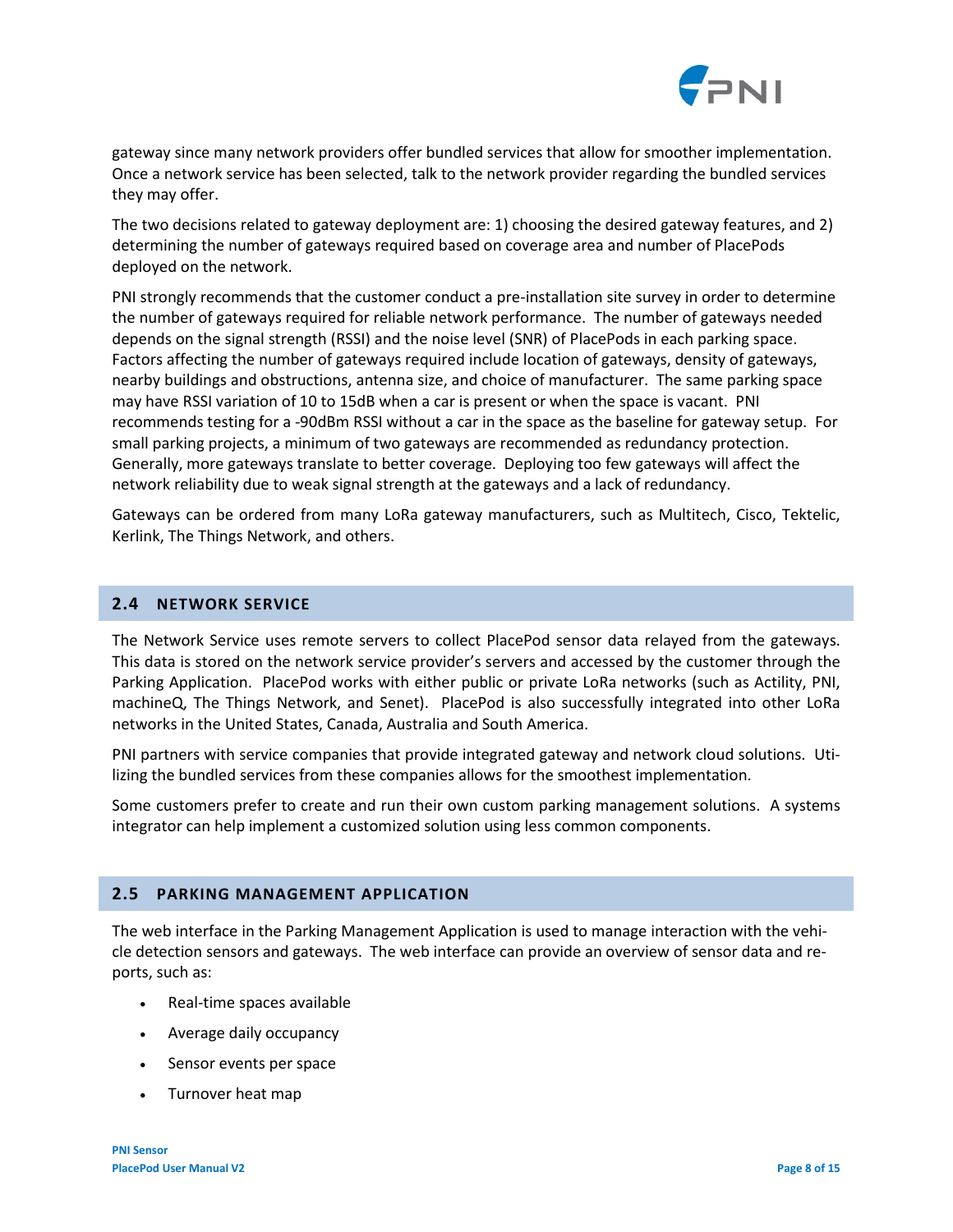

PNI offers a parking management application that can be used to manage and monitor parking resources. PNI's parking management application is also ideal for testing and proof of concept and in basic system implementations. Please contact your system integrator or the third-party parking application vendor directly for information regarding these options.



**Figure 2-5: Dashboard screenshot from PNI's Parking Management Application**

#### <span id="page-8-0"></span>3 **PLACEPOD PARKING SOLUTION SETUP AND INSTALLATION**

#### <span id="page-8-1"></span>**3.1 SETUP AND INSTALLATION OVERVIEW**

This section will outline the steps needed to ensure the PlacePod is successfully installed and functional.

This assumes that the customer has already chosen a LoRa network service provider and installed gateways.

#### <span id="page-8-2"></span>**3.2 SET-UP OVERVIEW**

Following are the recommended steps to set up the PlacePod vehicle detection solution with a LoRa network service:

#### **Pre-Installation Steps:**

- 1. Choose a LoRa network service provider
- 2. Acquire gateways and install in pre-determined location decided from pre-installation LoRa RF site survey. A pre-installation survey can be an important step in determining the number of gateways required for reliable network coverage. A PlacePod sensor can be used as a survey tool in a site survey as follows:
	- a. Determine all locations PlacePods are expected to be installed.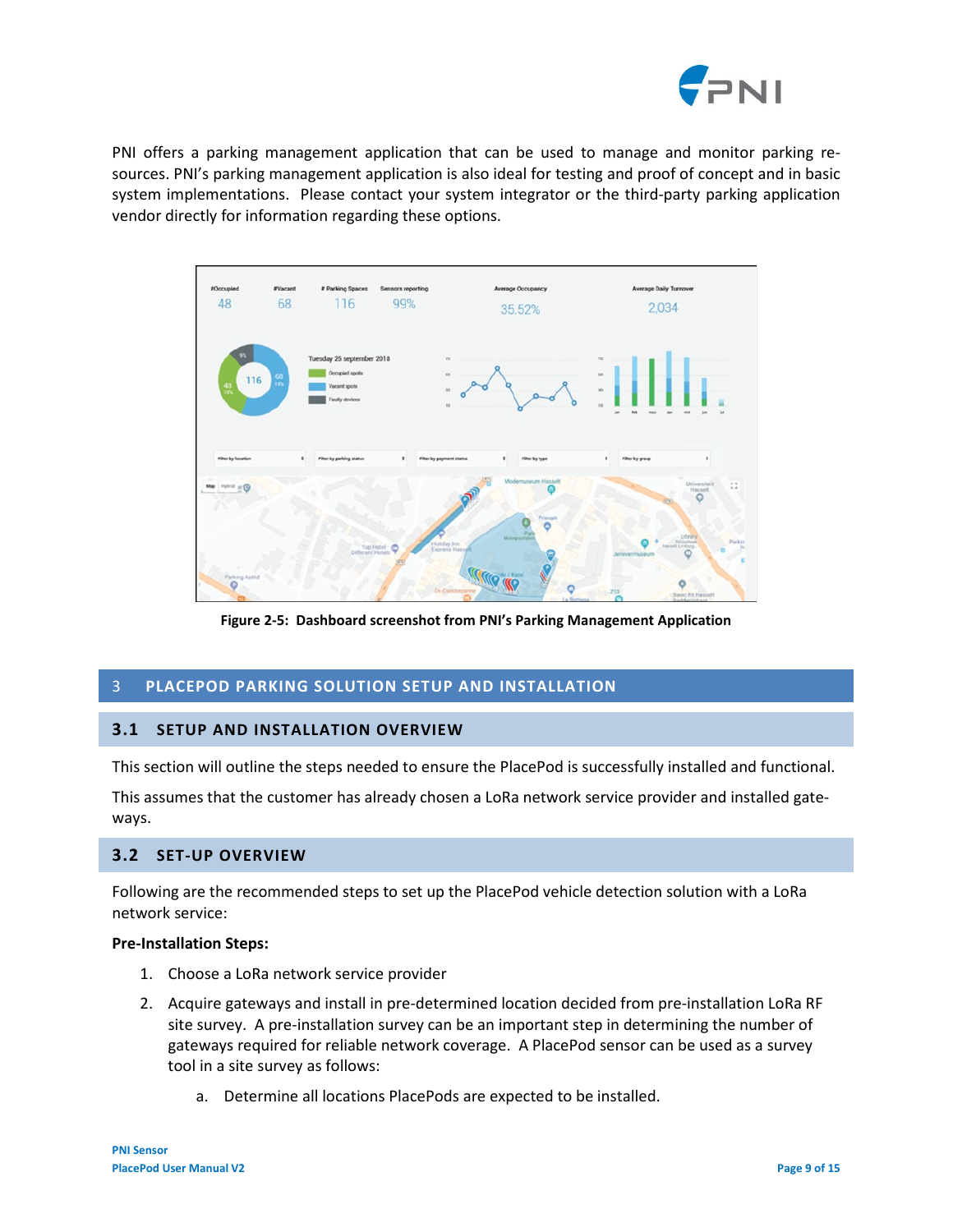

- b. Determine possible gateway locations taking into consideration the following:
	- i. Distance from gateway to each PlacePod
	- ii. Line of sight from gateway to each PlacePod
	- iii. Power connection for gateway
	- iv. Internet connection for gateway
- c. Install a test gateway in one of the possible gateway locations.
- d. Bring a PlacePod to each of the possible PlacePod installation locations and place it on the ground in the center of the parking space.
- e. Turn on PlacePod and watch on Network Logger\* the RSSI levels as the PlacePod sends messages.

\* Network Logger will vary based on network service provider. Contact your network service provider for information.

f. If signal is not within expected range (PNI recommends -90dBm), then gateway location must be improved. This may be accomplished by bringing the gateway closer to the PlacePod or repositioning the gateway so that it has direct line of sight to the PlacePod.

Note: For help installing gateways, please contact your gateway manufacturer.

3. Ensure PlacePods have been provisioned onto the LoRa network.

PlacePod Installation Steps:

- 1. Activate the PlacePod
- 2. Installation Site Survey
- 3. Install the PlacePod
- 4. Calibrate the PlacePod for the vacant parking space

#### <span id="page-9-0"></span>**3.3 ACTIVATE PLACEPOD**

PNI's PlacePod vehicle detection sensor ships in a special mode where the RF radio is inactive in order to conserve power. Using the PlacePod Vehicle Detection Sensor Utility iOS application will activate the PlacePod so that it will join and communicate with the RF network. As such, it is important that the RF network the PlacePod will connect to be available at the time of activation.

This iOS application enables communication with PNI's PlacePod Vehicle Detection Sensor using Bluetooth Low Energy (BLE).

The application is compatible with iOS platforms 9.0+ and has been tested on the following devices:

- $\blacksquare$  iPhone 6 Plus (A1522) iOS 12.0
- iPad mini (Wi-Fi Only/1st Gen) (A1432) iOS 9.3.5
- **F** iPhone 6s (A1688) iOS 12.0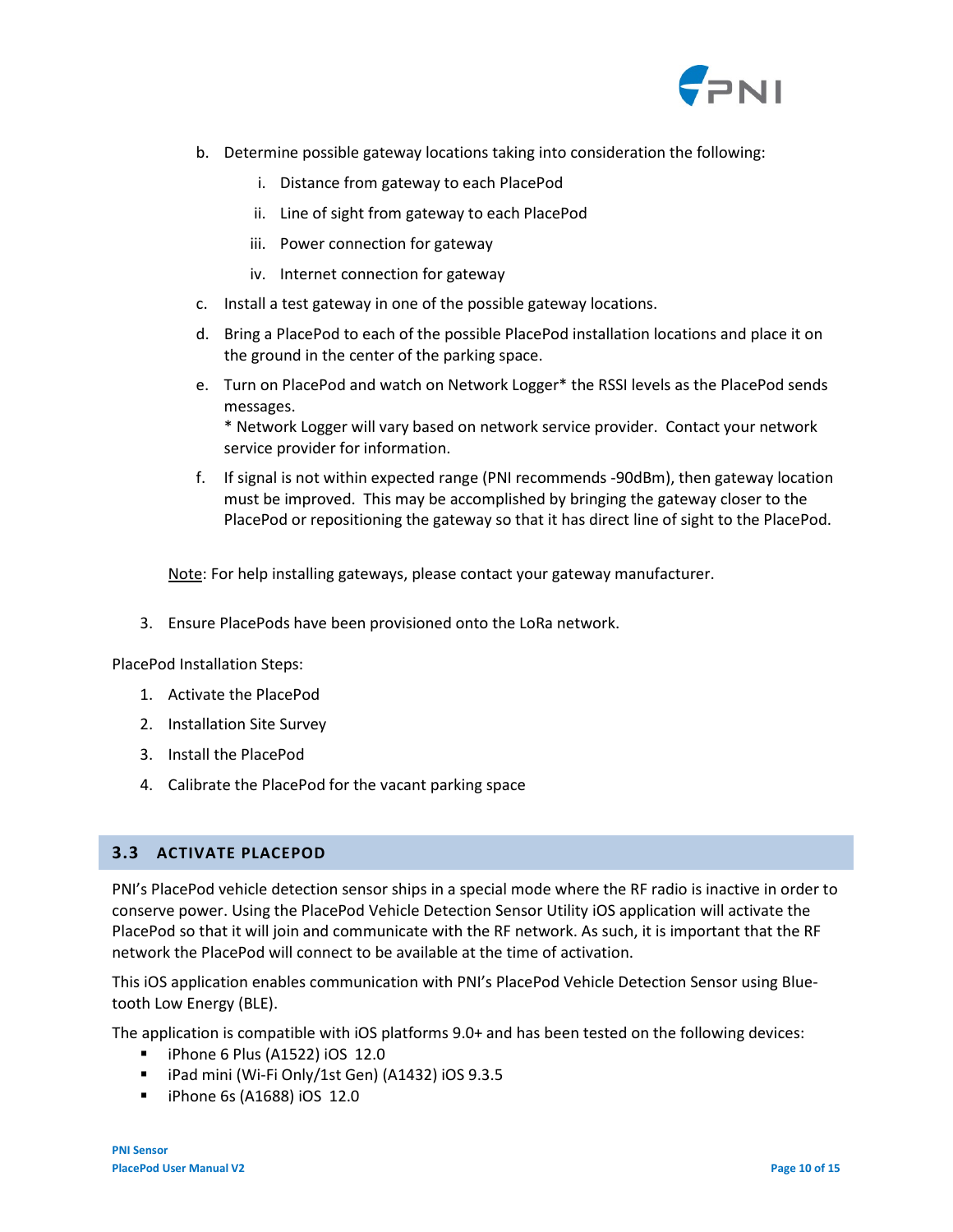

There are two main groups of core functionality in this application. These include:

- BLE application for direct communication with a PlacePod
- **Label scanning application**



**Figure 3-3: Utility Application Main Screen**

To download the PlacePod Vehicle Detection Sensor Utility, visit the iOS App Store at:

[https://itunes.apple.com/us/app/placepod-sensor-utility/id1383901393?mt=8&app=itunes&ign](https://itunes.apple.com/us/app/placepod-sensor-utility/id1383901393?mt=8&app=itunes&ign-mpt=uo%3D4)[mpt=uo%3D4](https://itunes.apple.com/us/app/placepod-sensor-utility/id1383901393?mt=8&app=itunes&ign-mpt=uo%3D4)

Detailed instructions for using the PlacePod Vehicle Detection Sensor Utility iOS application are included in the PlacePod Vehicle Detection Sensor Utility User Manual. To download the user manual, visit:

<https://www.pnicorp.com/download/placepod-utility-application-ios-user-manual/>

#### <span id="page-10-0"></span>**3.4 INSTALLATION SITE SURVEY**

Once the PlacePod has been activated it is important to ensure that the sensors are able to communicate with the LoRa network by performing an installation survey. The installation survey is performed in a similar manner to the pre-installation survey described in Section 3.2.2. However, in this case the actual PlacePods and gateways being deployed are tested during installation (but before final installation so adjustments can be made if required). If the pre-installation site survey was performed, the installation site survey should confirm the signal strengths from the PlacePods to the gateways are sufficient for the system to function properly. If a pre-installation site survey was not completed, then gateways may need to be moved to a better location and/or added. PNI recommends testing for a -90dBm RSSI without a car in the space as the baseline for gateway setup.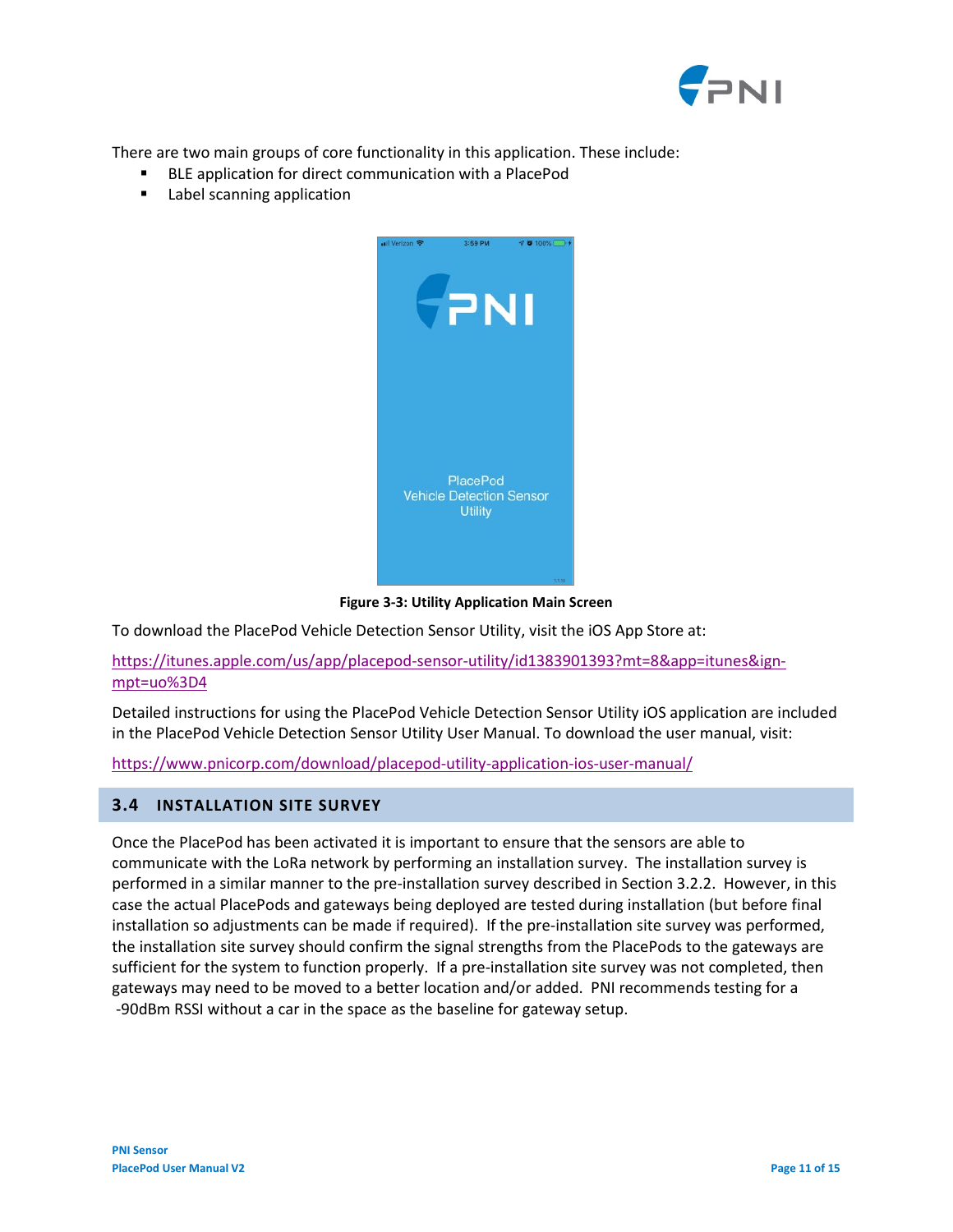

#### <span id="page-11-0"></span>**3.5 INSTALL THE PLACEPOD**

PlacePod can be installed in-ground or surface-mounted, depending upon the model which was purchased. Please refer to the Installation Guide for details on each type of installation. Each PlacePod has a unique ID which can be found on the bottom of the sensor. PNI recommends that you record each sensor ID and match it to the Parking Space ID before installing it into the parking space. Customers generally want to associate a sensor with a physical location. PNI's Parking Application allows this information to be input as part of the provisioning process. Third-party Parking Applications will also generally allow this, although in some systems this information is configured directly into the Network Service.

Download the [PlacePod Installation Guide](http://www.google.com/) at:

<https://www.pnicorp.com/download/placepod-installation-guide/>

#### <span id="page-11-1"></span>**3.6 CALIBRATE THE PLACEPOD**

The PlacePod must be calibrated before it is able to properly detect vehicle parking events. Once the PlacePod is installed in the parking space, ensure that the space is free of any non-permanent ferrous objects such as toolboxes, installation tools, and other equipment. Also, ensure that there are no vehicles in any adjacent parking spaces.

Consult the [PlacePod Vehicle Detection Sensor Utility iOS Application](https://www.pnicorp.com/download/placepod-utility-application-ios-user-manual/) User Manual for detailed instructions about calibrating PlacePod.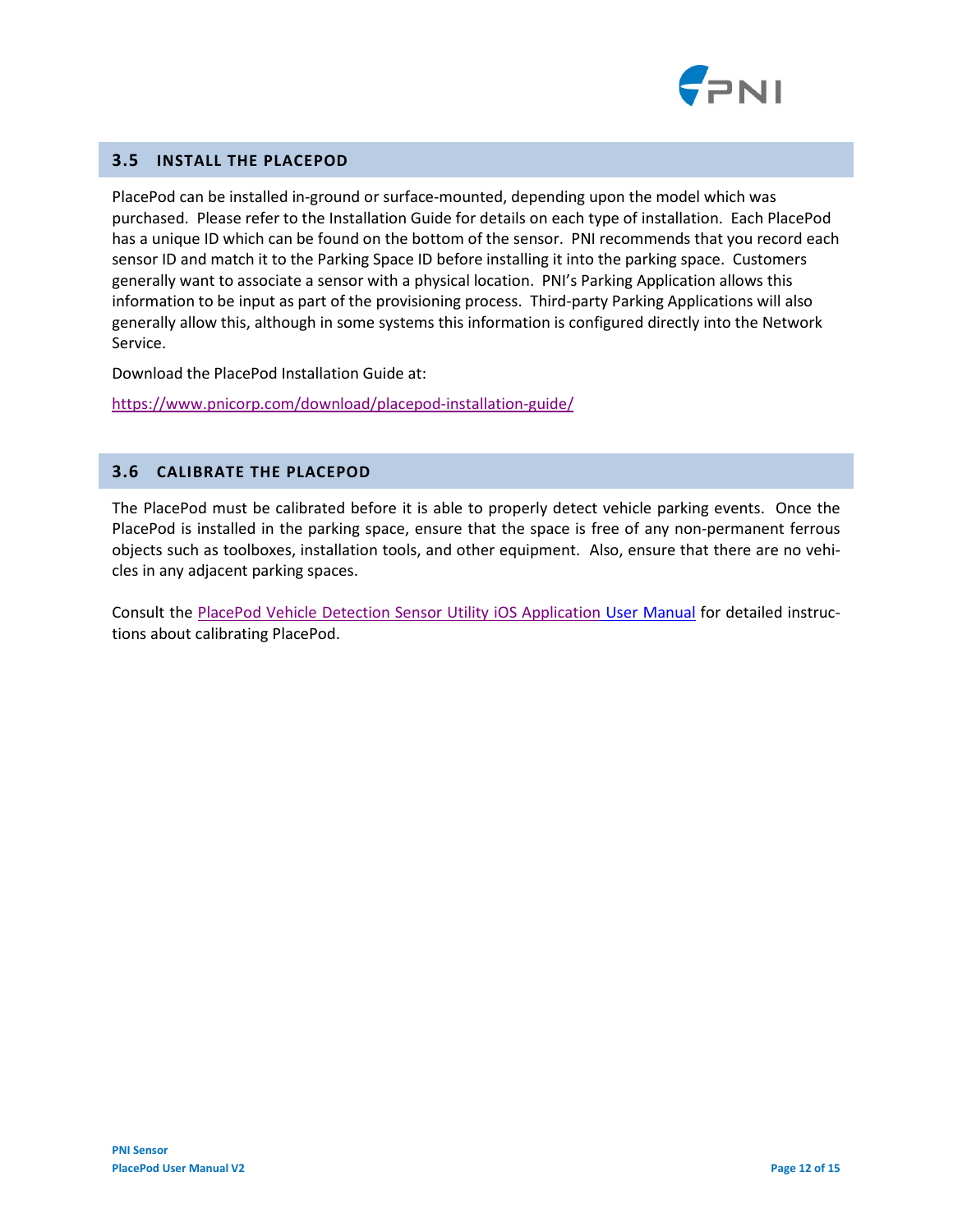

#### <span id="page-12-0"></span>4 **APPENDICES**

#### <span id="page-12-1"></span>**4.1 APPENDIX I: GLOSSARY**

**Bluetooth Low Energy (BLE):** A wireless technology designed to connect an individual person's devices.

**Ferrous:** A material containing Iron. Materials containing iron in the vicinity of a PlacePod can interfere with the calibration of the device.

**Gateway:** LPWAN equipment that receives wireless signals from remote devices (such as parking sensors) using LoRa bandwidth, and then relays these signals to a network service using a different communications protocol.

**LoRaWAN™:** A protocol, defined by the LoRa Alliance, specifying how devices (such as parking sensors) communicate with LPWAN gateways.

**LoRa:** A low-power consumption, long-range technology for wireless data communication, utilizing unlicensed sub-1GHz bandwidths. The bandwidth utilized varies by region (915 MHz in North America, 868 MHz in Europe). PlacePod communicates with gateways using LoRa bandwidths.

**LPWAN:** A Low Power Wide Area Network, utilizing wireless communications to allow battery powered devices (such as parking sensors) to communicate.

**Network:** Two or more devices that communicate with each other. The internet is a very large network including every device connected to the internet, but a router connecting a computer and a printer is also a network.

**Provisioning:** The process of identifying a device and incorporating it into a network so that it can be utilized together with the software managing the network.

**RSSI:** Received Signal Strength Indicator (RSSI) is a measure of the power level at a receiving device from a sending device. This power is often measured in dBm, and the higher the power, the stronger the signal.

**SNR:** Signal to Noise Ratio (SNR) is the ratio of the power of a particular signal to the background noise associated with that signal.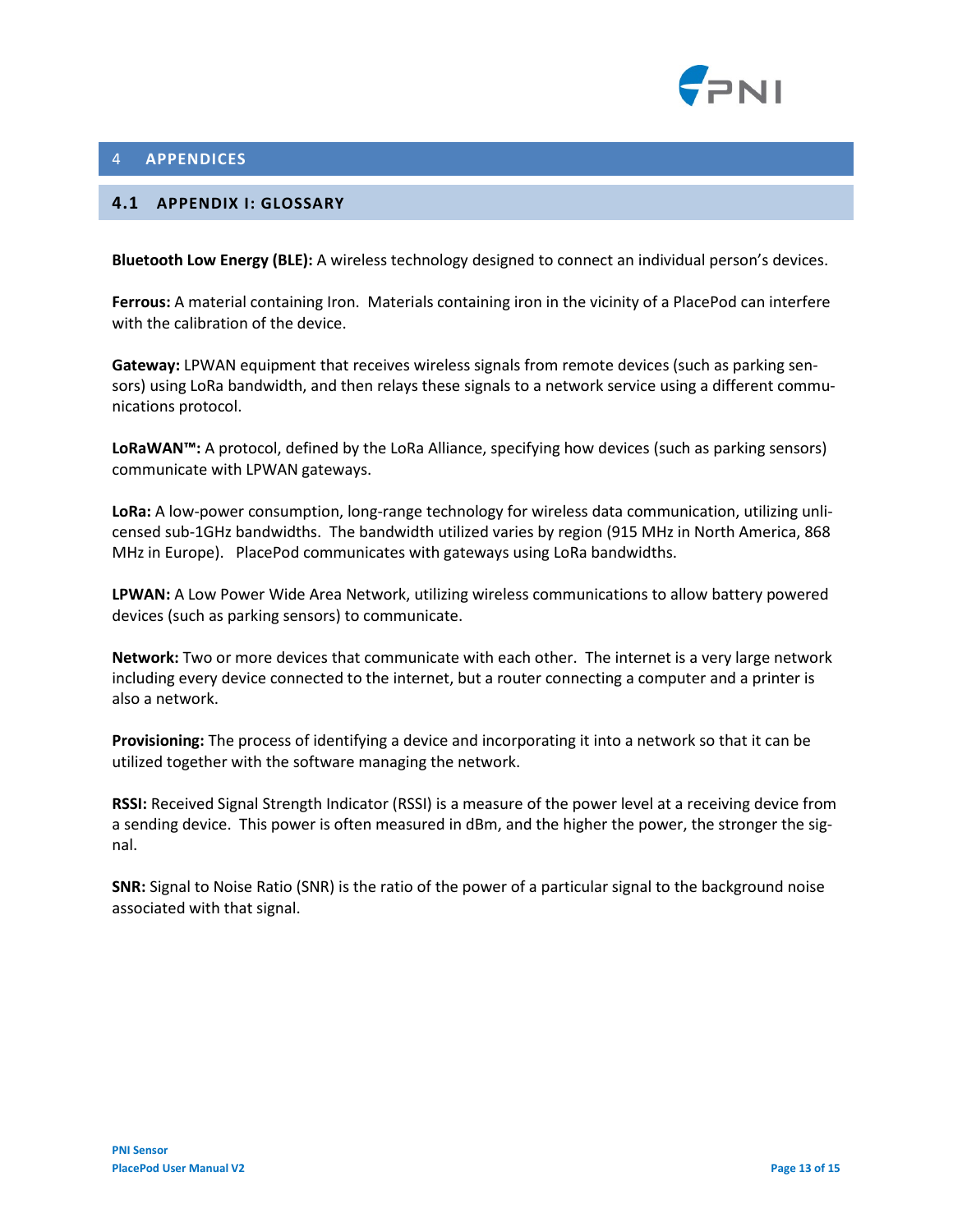

#### <span id="page-13-0"></span>**4.2 APPENDIX II: PLACEPOD SPECIFICATIONS**

| <b>Parameter</b>             | <b>Values</b>                                                                                                                                                                            |  |  |
|------------------------------|------------------------------------------------------------------------------------------------------------------------------------------------------------------------------------------|--|--|
| Communication                | LoRa 915 MHz or 868 MHz Module<br>$\bullet$<br>LoRaWAN compliant<br>$\bullet$<br>Uses Sub-GHz ISM bands in North America, Europe, South America,<br>$\bullet$<br>Asia, and other regions |  |  |
| LoRaWAN Device Type          | Class A                                                                                                                                                                                  |  |  |
| Outputs                      | 2 states:<br>Occupied<br>$\bullet$<br>Vacant<br>٠                                                                                                                                        |  |  |
| Battery Life/Type            | Up to seven years depending on configuration and distance from<br>$\bullet$<br>gateway<br>Lithium-Thionyl Chloride<br>$\bullet$                                                          |  |  |
| Dimensions In-Ground         | 4.3 in (10.92 cm) diameter<br>-minimum hole $4.5$ in $(11.43$ cm)<br>1.18 in (3.00 cm) height<br>-minimum hole $2.5$ in $(6.35cm)$                                                       |  |  |
| Dimensions Surface-Mount     | 9.0 in (22.86 cm) diameter<br>1.25 in (3.15 cm) height                                                                                                                                   |  |  |
| <b>Installation Position</b> | Center of the parking space                                                                                                                                                              |  |  |
| <b>Operating Temperature</b> | -30°C to +70°C / -22°F to +158°F                                                                                                                                                         |  |  |
| Storage Temperature          | -40°C to +85°C / -40°F to +185°F                                                                                                                                                         |  |  |
| <b>Activation Type</b>       | <b>OTAA</b>                                                                                                                                                                              |  |  |
| Certifications               | FCC (915 MHz), CE (868 MHz)                                                                                                                                                              |  |  |

### **Table 4-1: Performance Specifications\***

#### **Footnote:**

\* Specifications are subject to change.

#### Table 4-2 PlacePod Vehicle Detection Sensor Default Settings

| <b>Parameter</b>                  | <b>Default</b>                                                                  |
|-----------------------------------|---------------------------------------------------------------------------------|
| Frequency Sub Band (US915, AU915) |                                                                                 |
| <b>Spreading Factor</b>           | 10                                                                              |
| Frame Port                        | 3                                                                               |
| <b>Adaptive Data Rate Support</b> | Yes (Configurable via BLE, Off by default)                                      |
| Keep-Alive Interval               | 1 Hour                                                                          |
| Over-The-Air Activation Keys      | Programmable                                                                    |
| Payload Format                    | CayenneLPP [1]                                                                  |
| <b>Confirmed Messages</b>         | <b>None</b>                                                                     |
| <b>BLE Advertise</b>              | Once every second while deactivated and once every<br>10 seconds once activated |

For Customer Support, please contact PNI Sensor at[: https://www.pnicorp.com/support/](https://www.pnicorp.com/support/)